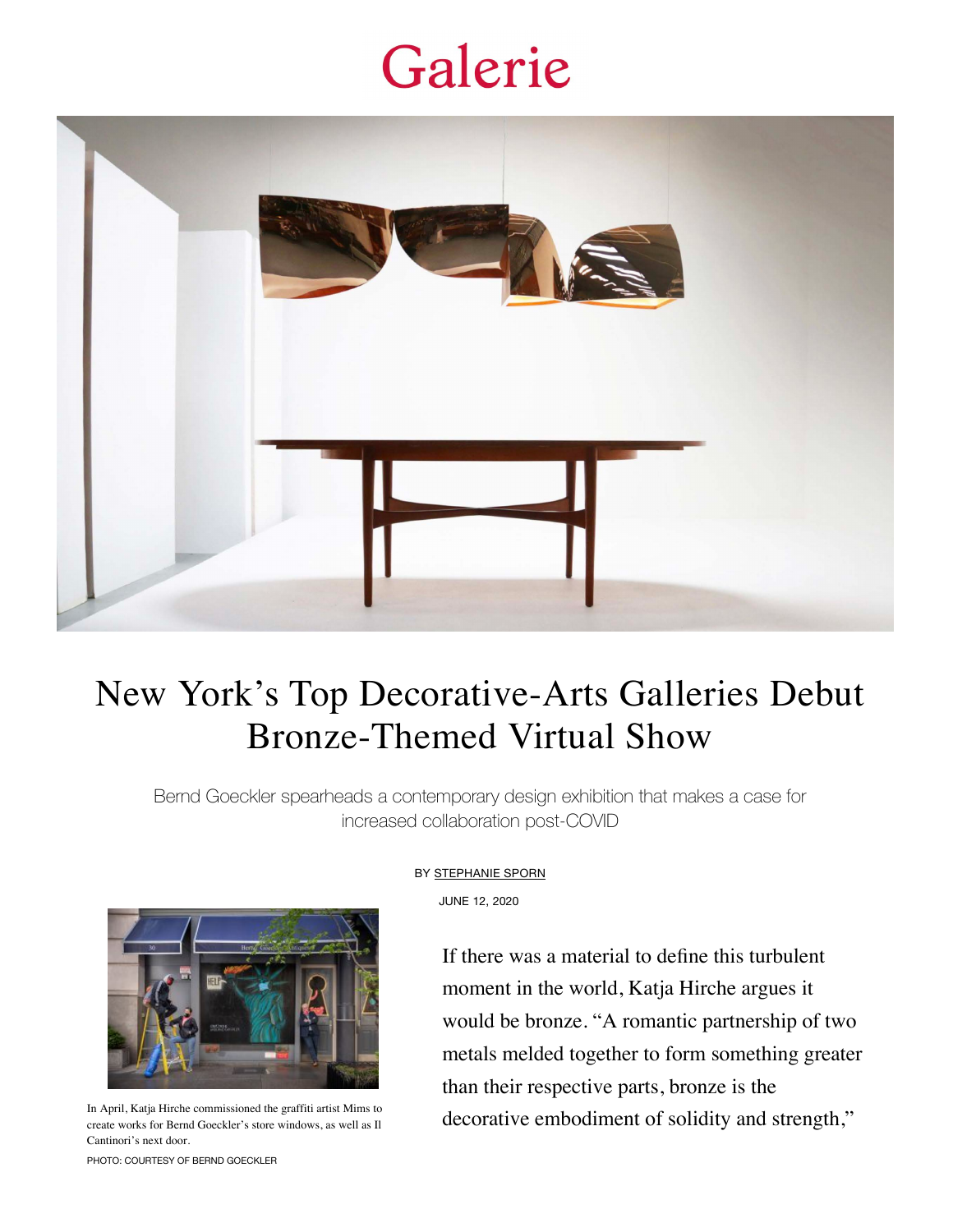says Hirche, who became Gallery Director at Bernd Goeckler after its longstanding eponymous owner, her uncle, passed away in December 2019. "In a world of discord, bronze stands for stability, truth, and permanence."

For three decades, Bernd Goeckler has been a beloved antiques destination in downtown New York. But Hirche has pushed the gallery in more contemporary directions, such as commissioning a graffiti artist to paint its boarded store windows, or launching its first-ever online exhibition this summer. Titled "The New Bronze Age," the show will be on view June 15 through July 10 in the gallery's new virtual viewing room.



A 2020 French commode from Bernd Goeckler. PHOTO: COURTESY OF BERND GOECKLER

Nearly half of its 39 works come from Bernd Goeckler's inventory, while the remainder were sourced from many of the city's preeminent design galleries, including Cristina Grajales Gallery, The Future Perfect, Hostler Burrows, Magen H Gallery, Maison Gerard, and Galerie Régis Mathieu, all of whom have pledged that proceeds from exhibition sales will benefit pandemic relief funds..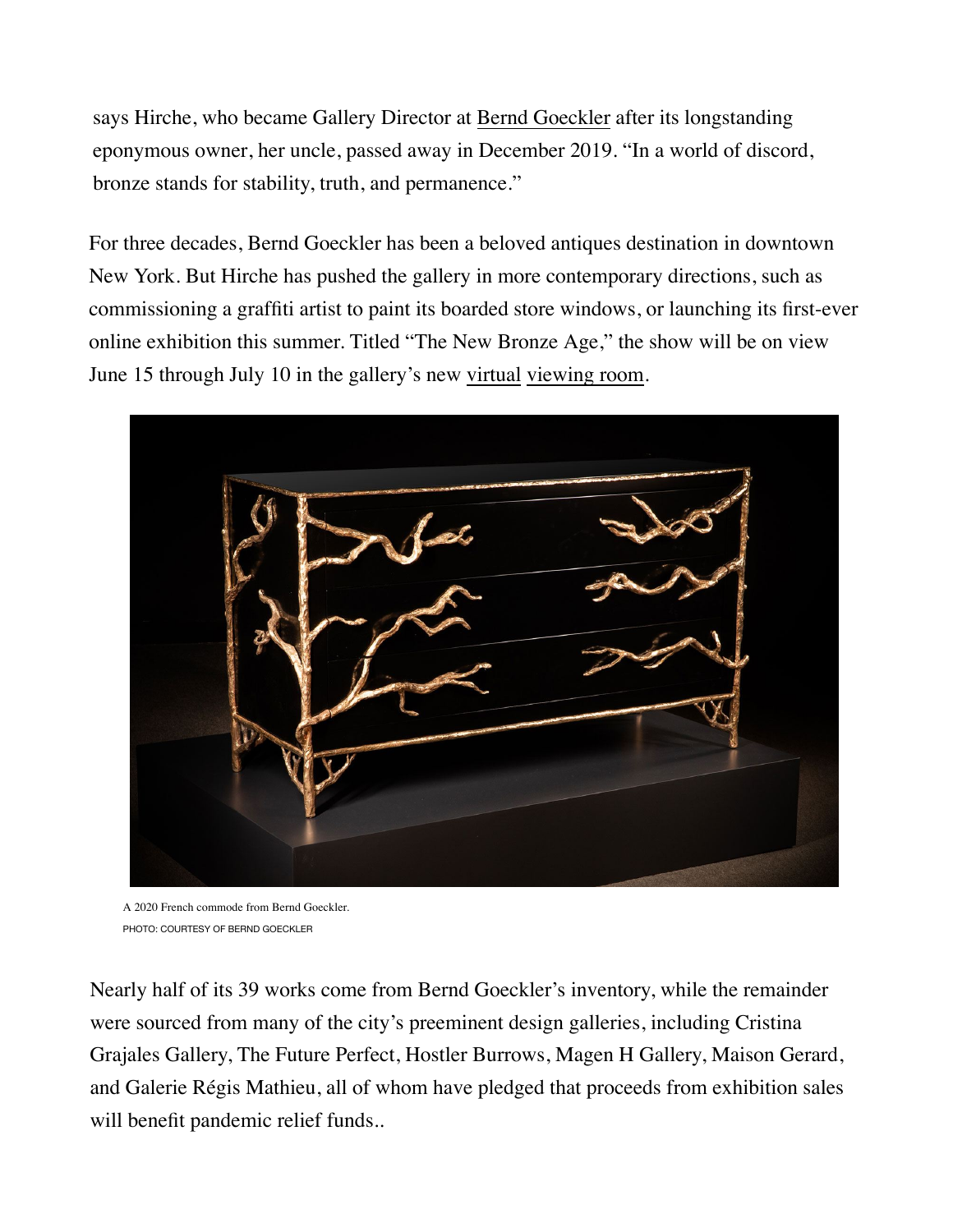After returning from a European vacation in mid-January, Hirche saw how COVID-19 was beginning to disrupt the world. To uplift the community, she increasingly highlighted designers on Bernd Goeckler's Instagram rather than merely promoting the gallery itself. Inspired by the positive social media response, Hirche decided to take this idea of togetherness to the next level through a collaborative show.



Fred Brouard's 1984 "Grande Ailée" dining table from Magen H Gallery. PHOTO: COURTESY OF BERND GOECKLER AND MAGEN H GALLERY

Citing their address on East Tenth Street as "one of the last blocks where you can go from gallery to gallery and see a wide array of pieces," Hirche found it vital to extend the show's reach. "For a neighborhood like ours, it's important and relevant to have other people on the block be alive and well." While not every gallery contributing to "The New Bronze Age" occupies the same street as Bernd Goeckler, they all operate in close proximity. "They have great pieces to complement ours, and I think it's important to help one another out these days," she tells *Galerie*.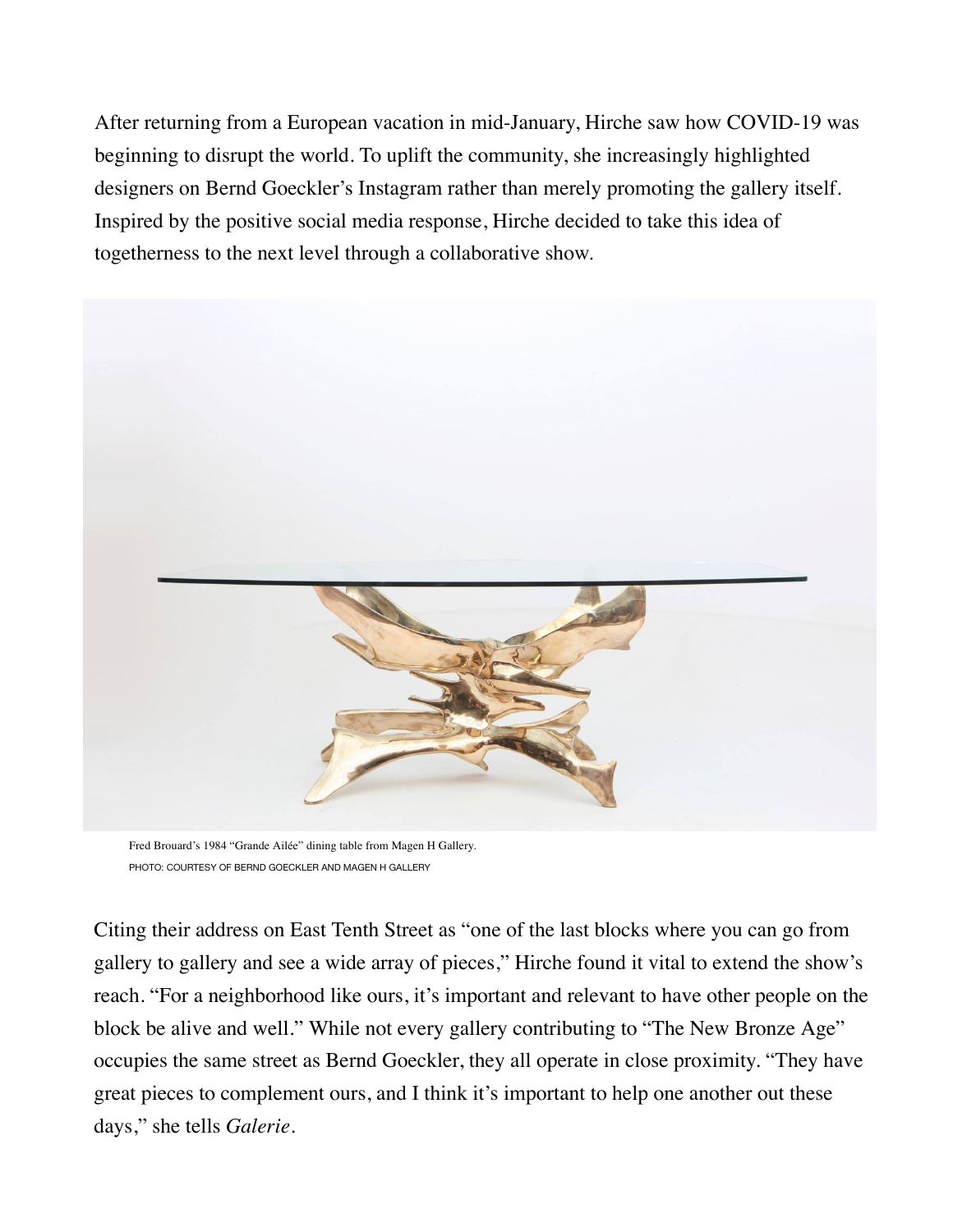

From left: Laurent Chauvat's 2020 console and mirror. Chauvat's 2019 two "Nuage" mirrors, all from Bernd Goeckler. PHOTO: COURTESY OF BERND GOECKLER

While major art and design fairs continue to fall victim to the times, galleries are forced to explore their digital options, but Hirche believes this may not be for the worst. Participating in fairs can be a substantial investment, but community-based shows that inherently allow for shared audiences may be a more attractive alternative. Additionally, by working under the common theme of contemporary bronze, this virtual exhibition provides a cohesive narrative that could not be achieved in a fair's siloed environment.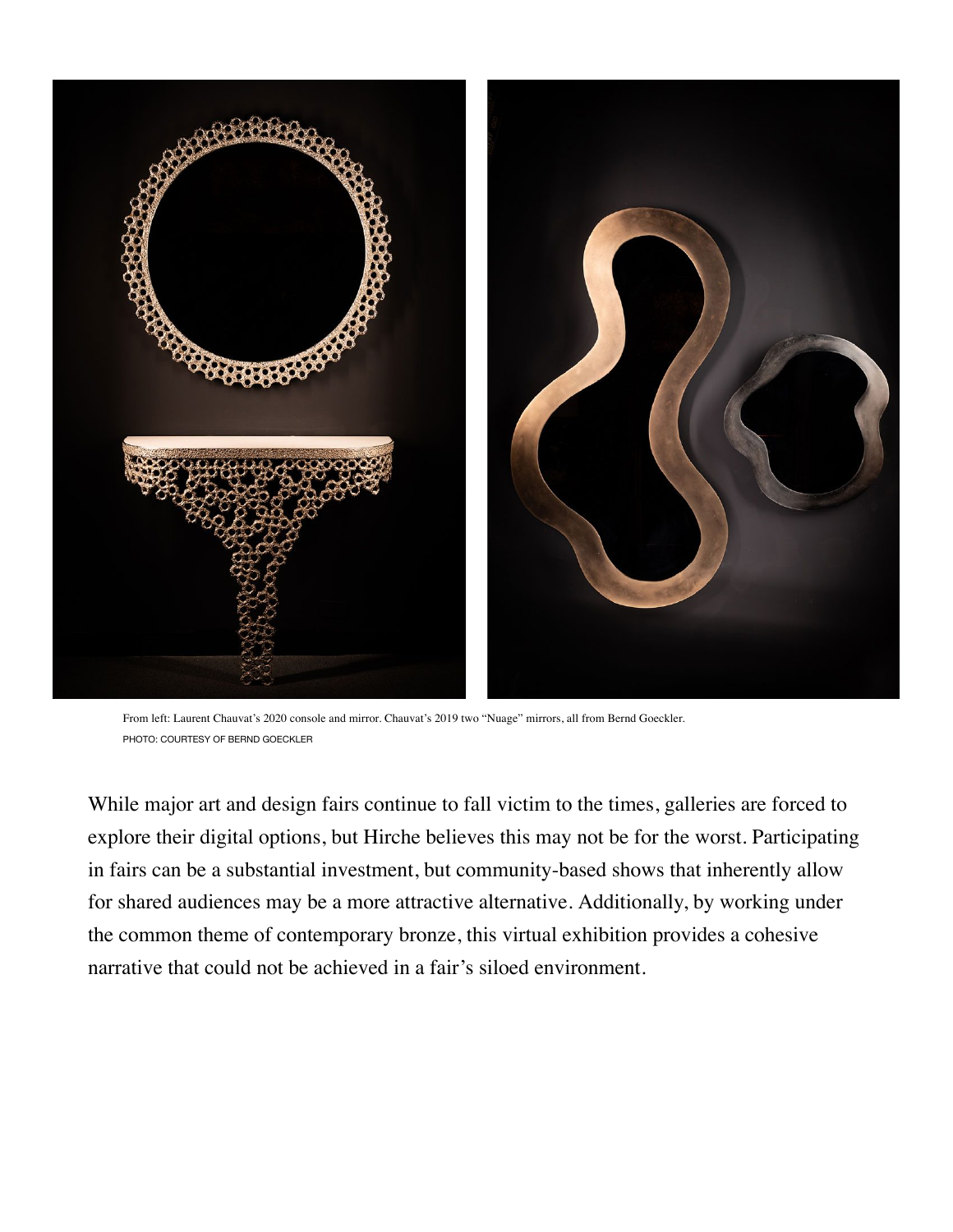

Richard Filipowski's 1970 *Untitled* sculpture from Hostler Burrows. PHOTO: COURTESY OF BERND GOECKLER AND HOSTLER BURROWS

As for the chosen theme, Hirche shares several reasons why the metal has always had "a big place in her heart." "It's something which can be so polished and extravagant, but at the same time it can be so raw and strong," she says. "For these times, I believe it is a material that also inspires people. Bronze endures. It's very innovative and yet ancient at the same time."